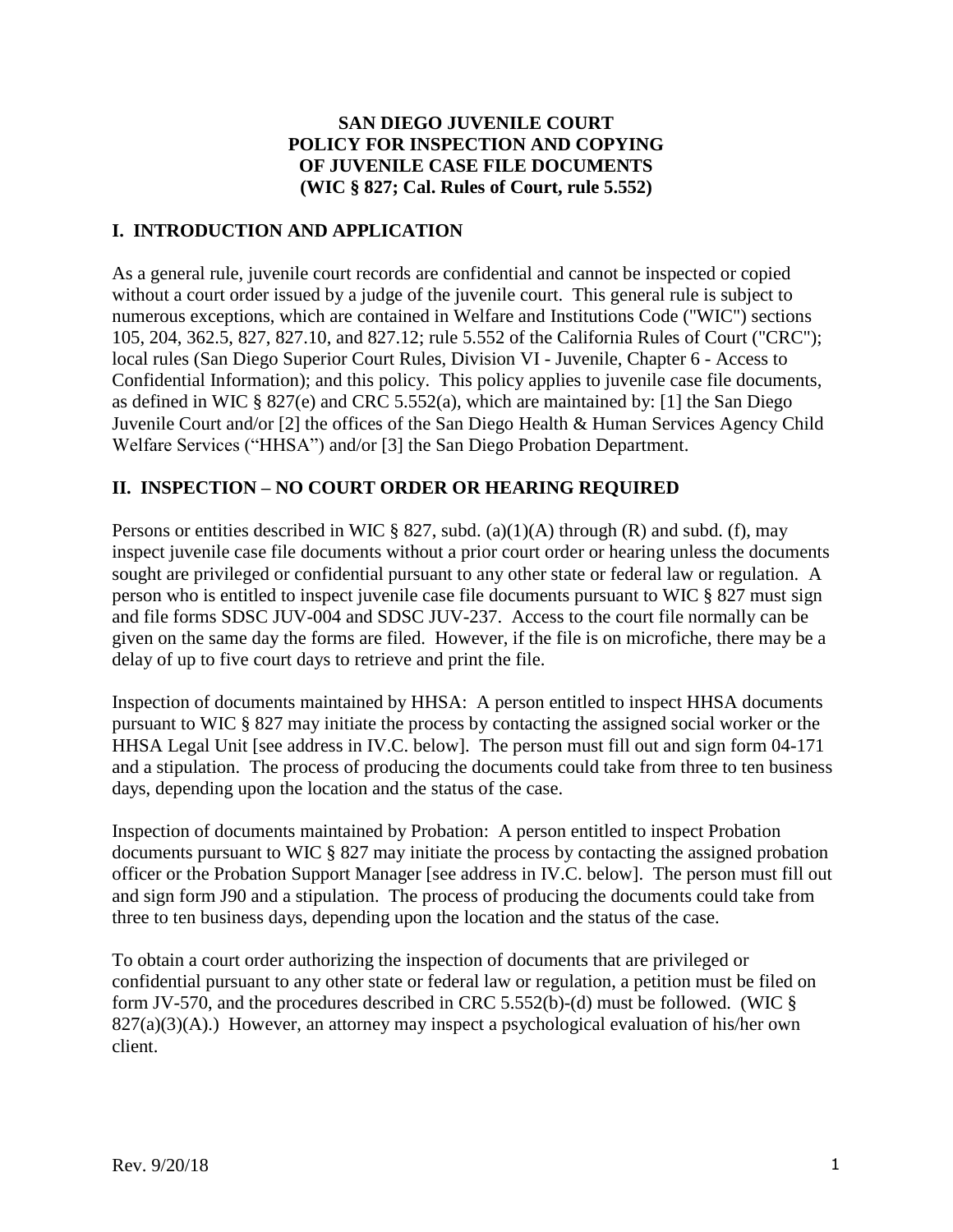### **III. COPYING – NO COURT ORDER OR HEARING REQUIRED**

Persons or entities described in WIC  $\S 827(a)(1)(A)$ , (B), (C), (D), (E), (F), (H), (I), and (J) may receive copies of juvenile case file documents without a prior court order or hearing unless the documents to be copied are privileged or confidential pursuant to any other state or federal law or regulation. The procedures in section II will apply. Documents will be released only with signed forms SDSC JUV-004 and SDSC JUV-237 and a cover letter stating that the documents are confidential and cannot be released to anyone else not entitled to them. Copying will be done by court or HHSA or Probation personnel as appropriate, unless otherwise ordered by the court or agreed to by the parties. The person requesting the copies will pay all copying fees at the time of production (in accordance with the current San Diego Superior Court Schedule of Fees).

To obtain a court order authorizing the copying of documents that are privileged or confidential pursuant to any other state or federal law or regulation, a petition must be filed on form JV-570, and the procedures described in CRC 5.552(b)-(d) must be followed. (WIC  $\S 827(a)(3)(A)$ .) However, an attorney may receive a copy of a psychological evaluation of his/her own client.

# **IV. COURT ORDER REQUIRED**

- **A.** A *Request for Disclosure of Juvenile Case File* (form JV-570) must be filed to obtain a court order authorizing the following:
	- 1. Inspection of juvenile case file documents by a person or entity not described in WIC § 827, subd. (a)(1)(A) through (R) or subd.  $(f)$ .<sup>1</sup>
	- 2. Copies of juvenile case file documents by a person or entity not described in WIC § 827, subd. (a)(1)(A), (B), (C), (D), (E), (F), (H), (I), and (J).
	- 3. Inspection and/or copies of juvenile case file documents that are privileged or confidential pursuant to any other state or federal law or regulation.
	- 4. Further dissemination of juvenile case file documents to a person or entity not described in WIC § 827, subd. (a)(1)(A) through  $(R)$  or subd. (f).
	- 5. Attachment of a juvenile case file document to any other document(s) that will be released to a person or entity not described in WIC  $\S$  827, subd. (a)(1)(A) through  $(R)$  or subd.  $(f)$ .
	- 6. Permission for a social worker or probation officer to testify.

<sup>&</sup>lt;sup>1</sup> If defense counsel seeks inspection or copies of documents from a file of someone other than his/her own client (e.g., the subject of the juvenile records is a victim or a witness), defense counsel must file a request for disclosure (JV-570), and must specify what is requested and why. When legally justified, the request for disclosure can be filed under seal.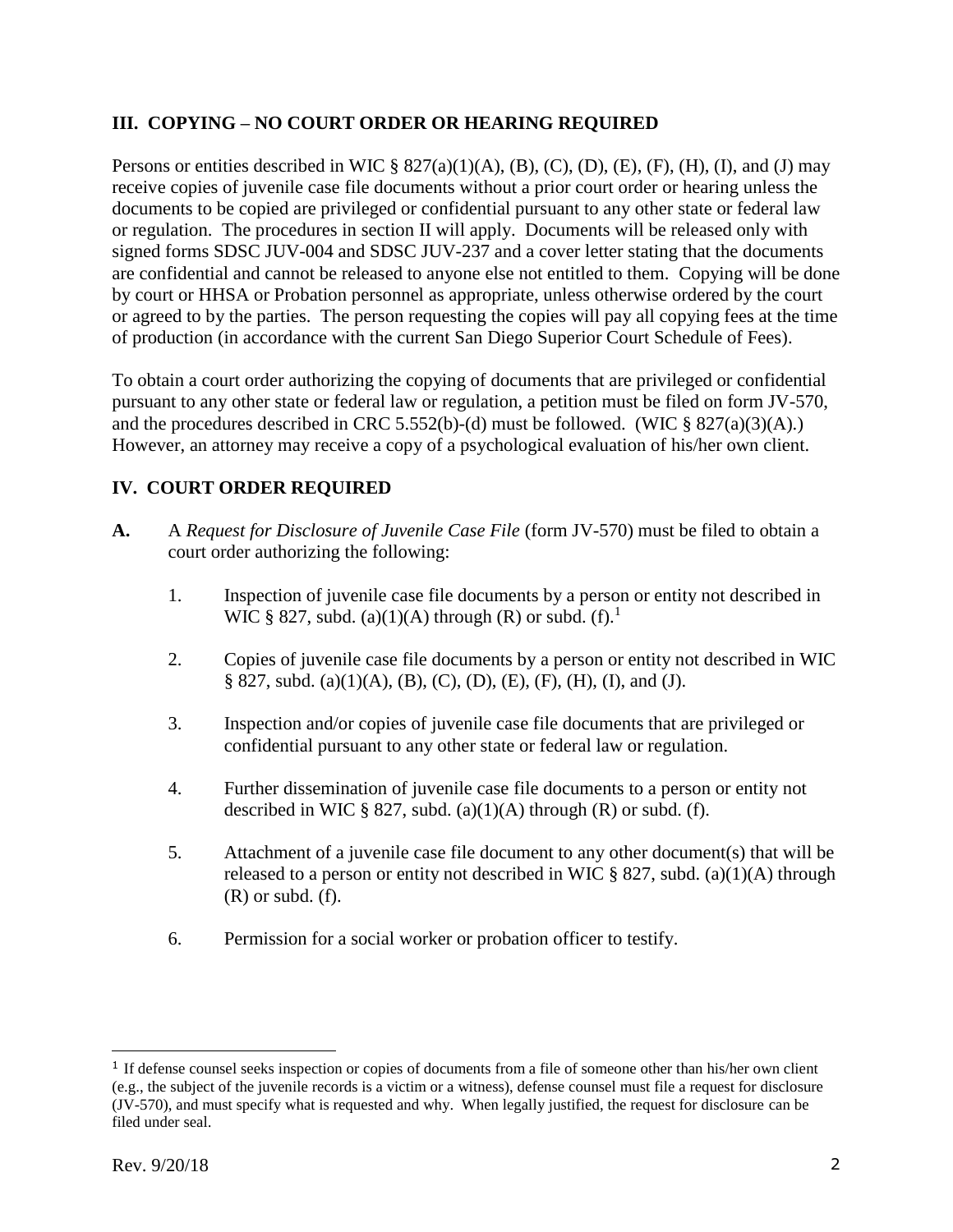- **B. FORMS:** The following forms are available in the juvenile court business office or at [http://www.courts.ca.gov/forms.htm:](http://www.courts.ca.gov/forms.htm)
	- JV-569: Proof of Service Request for Disclosure
	- JV-570: Request for Disclosure of Juvenile Case File
	- JV-571: Notice of Request for Disclosure of Juvenile Case File
	- JV-572: Objection to Release of Juvenile Case File

The following forms are available in the juvenile court business office or at [http://www.sdcourt.ca.gov/portal/page?\\_pageid=55,1058589,55\\_1058855&\\_dad=portal&](http://www.sdcourt.ca.gov/portal/page?_pageid=55,1058589,55_1058855&_dad=portal&_schema=PORTAL) [\\_schema=PORTAL:](http://www.sdcourt.ca.gov/portal/page?_pageid=55,1058589,55_1058855&_dad=portal&_schema=PORTAL)

JUV-004: Petition to View Records and/or Request for Copies JUV-237: Stipulation Regarding Inspection, Copying and Non-Dissemination of Juvenile Records Without Court Order JUV-263: Disclosure of Juvenile Court Records - Protective Order JUV-276: Supplemental Request for Disclosure of Juvenile Case File

**C. NOTICE:** The following parties must be given notice of the request for disclosure at least ten calendar days before the request is submitted to the court. Each of these parties must be served either personally or by first-class mail with the completed JV-570 and JV-571 and a blank JV-572. If the person filing the request does not know the identity or address of any of the parties, the person should check the appropriate boxes in item 2 on the JV-569, and the clerk will complete the service. The completed JV-569, JV-570, JV-571, and JUV-263 forms must be filed with the court. If information is requested regarding a person who has both a dependency and a delinquency record, two separate requests must be filed and served.

#### **DELINQUENCY:**

- 1) The person who is the subject of the record.
- 2) The attorney of record for the person who is the subject of the record if that person is still a ward of the court.
- 3) The parent(s) or guardian(s) of the person who is the subject of the record if that person is under 18 years of age.
- 4) The Indian tribe, if any.
- 5) District Attorney Juvenile Division 2851 Meadow Lark Drive San Diego, CA 92123
- 6) Juvenile Probation Department Attn: Probation Support Manager 2901 Meadow Lark Drive San Diego, CA 92123

#### **DEPENDENCY:**

1) The person who is the subject of the record, if that person is 10 years of age or older.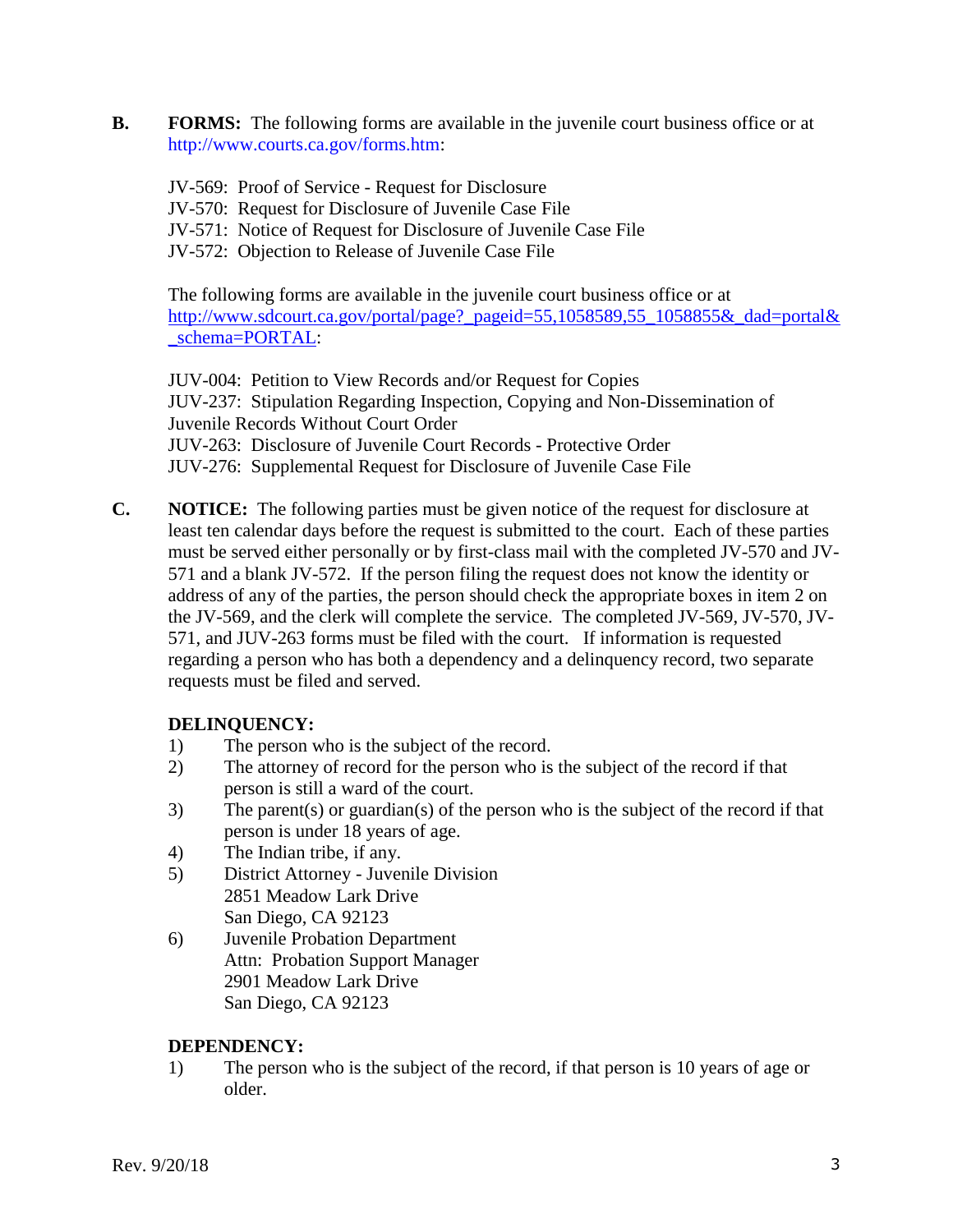- 2) The attorney of record for the person who is the subject of the record if that person is still a dependent of the court. Most children in dependency cases are represented by Children's Legal Services of San Diego 4801 Viewridge Avenue San Diego, CA 92123
- 3) The parent(s) or guardian(s) of the person who is the subject of the record.
- 4) The attorney of record for the parent(s) or guardian(s) if there is an open dependency case. Most parents in dependency cases are represented by Dependency Legal Services of San Diego 1660 Hotel Circle N., Suite 200 San Diego, CA 92108
- 5) The CASA volunteer, if any. Voices for Children, Inc. 2851 Meadow Lark Drive San Diego, CA 92123
- 6) The Indian tribe, if any.
- 7) County Counsel 5530 Overland Avenue, Suite 170 San Diego, CA 92123
- 8) Health and Human Services Agency/CWS Attn: Legal Unit 8965 Balboa Avenue San Diego, CA 92123

# **NONMINOR DEPENDENCY:**

- 1) The nonminor dependent.
- 2) The attorney of record for the nonminor dependent. Most nonminor dependents are represented by Children's Legal Services of San Diego 4801 Viewridge Avenue San Diego, CA 92123
- 3) The District Attorney, if the nonminor dependent is also a delinquent ward.
- 4) The CASA volunteer, if any. Voices for Children, Inc. 2851 Meadow Lark Drive San Diego, CA 92123
- 5) The Indian tribe, if any.
- 6) County Counsel 5530 Overland Avenue, Suite 170 San Diego, CA 92123
- 7) Health and Human Services Agency/CWS Attn: Legal Unit 8965 Balboa Avenue San Diego, CA 92123

If the records are sought for use in a legal action which is not a juvenile court proceeding, the petitioner must also give notice to all parties in that action and must attach a copy of the complaint or petition from that action to the request for disclosure.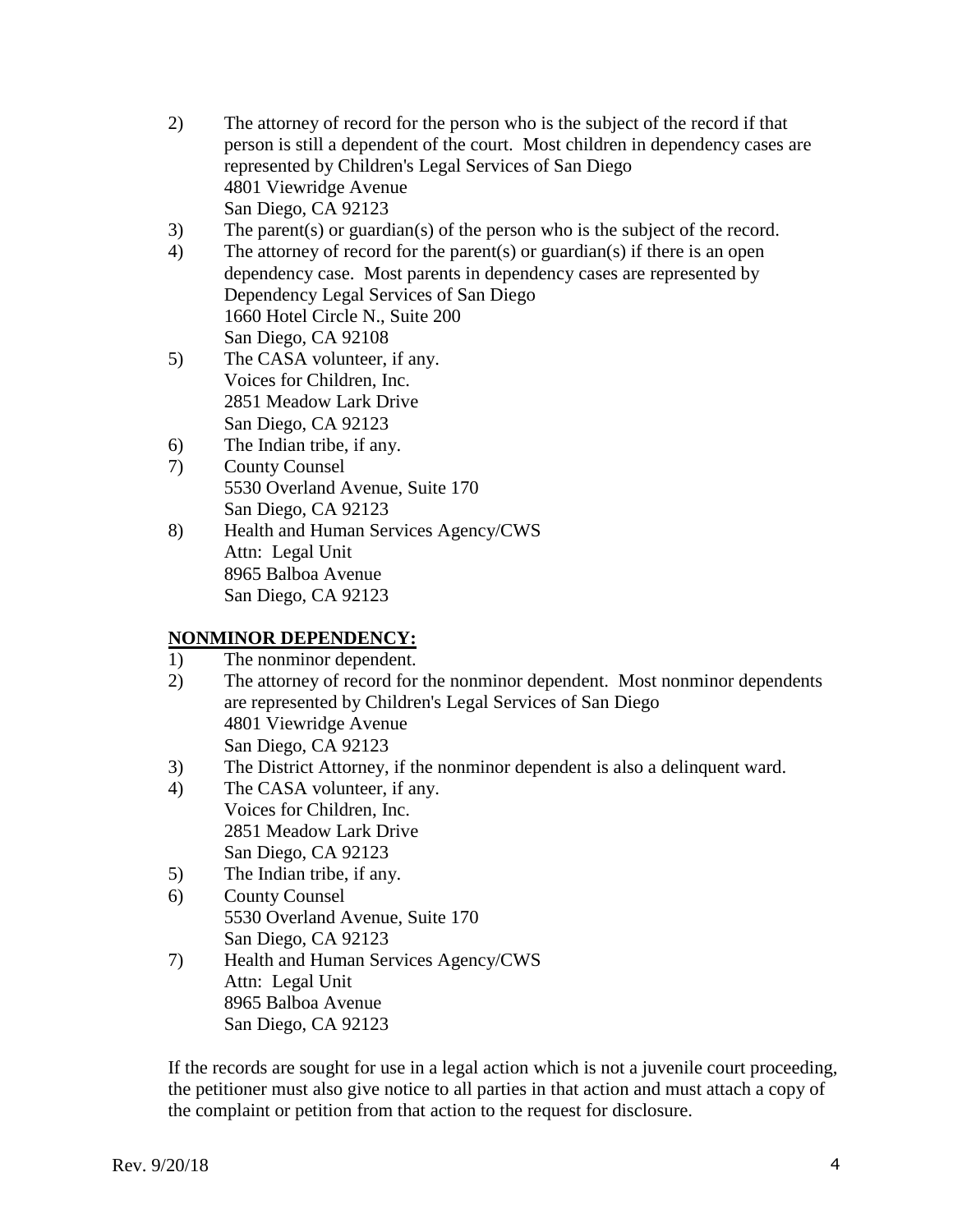- **D. OBJECTIONS:** An objection to the request for disclosure must be filed on form JV-572 and served on all parties listed in C, above, within ten calendar days after the objecting party is served with the request. The objecting party must complete a proof of service, which may be on form JV-569, and file it with the court.
- **E. DISCOVERABLE MATERIAL:** A prosecutor, or an attorney who is actively participating in criminal or juvenile proceedings involving the minor who is the subject of the juvenile case file, may inspect and make copies of the juvenile case file without a prior court order. A court order is required only if that person wishes to further disseminate the information from the case file for other purposes, including use of the information in a court proceeding. (WIC § 827(a).) Before filing a request for disclosure, the attorney must review the juvenile case file and obtain copies of the documents s/he deems relevant [see sections II and III].
	- 1. If a prosecutor has inspected or obtained copies of juvenile case file documents and finds that they contain discoverable material, the prosecutor must turn the discoverable material over to the defense. If the documents are to be turned over to the subject of the juvenile case file or to that person's attorney, the documents may be turned over without a court order. If the documents are to be turned over to someone not listed in WIC  $\S 827(a)(1)$ , the prosecutor must first obtain a court order by filing a request for disclosure (JV-570), specifying what documents in the file s/he believes are discoverable, and attaching those documents to the request. The prosecutor also must attach a protective order (JUV-263) signed by the defense counsel who will receive the documents. If no objection is filed within ten calendar days from the latest date stated in the proof of service, the court will grant the request without requiring a hearing.
	- 2. If an attorney has inspected or obtained copies of juvenile case file documents and wants to share the documents with someone not listed in WIC  $\S 827(a)(1)$ , the attorney must first obtain a court order by filing a request for disclosure (JV-570), specifying what documents in the file s/he believes are discoverable, and attaching those documents to the request. The attorney also must attach a protective order (JUV-263) signed by any person who will receive the documents. If no objection is filed within ten calendar days from the latest date stated in the proof of service, the court will grant the request without requiring a hearing.
- **F. TESTIMONY:** If any person seeks permission for a social worker or probation officer to testify in a criminal case, the person must file a request for disclosure (JV-570) and a protective order (JUV-263). If no objection is filed within ten calendar days from the latest date stated in the proof of service, the court will grant the request without requiring a hearing. The person who intends to use the testimony must serve the social worker or probation officer with a subpoena and a copy of the juvenile court's protective order.
- **G. SPECIFICITY OF REQUEST:** Any person filing a request for disclosure (JV-570) must state specifically what is requested and why. The request must specify whether it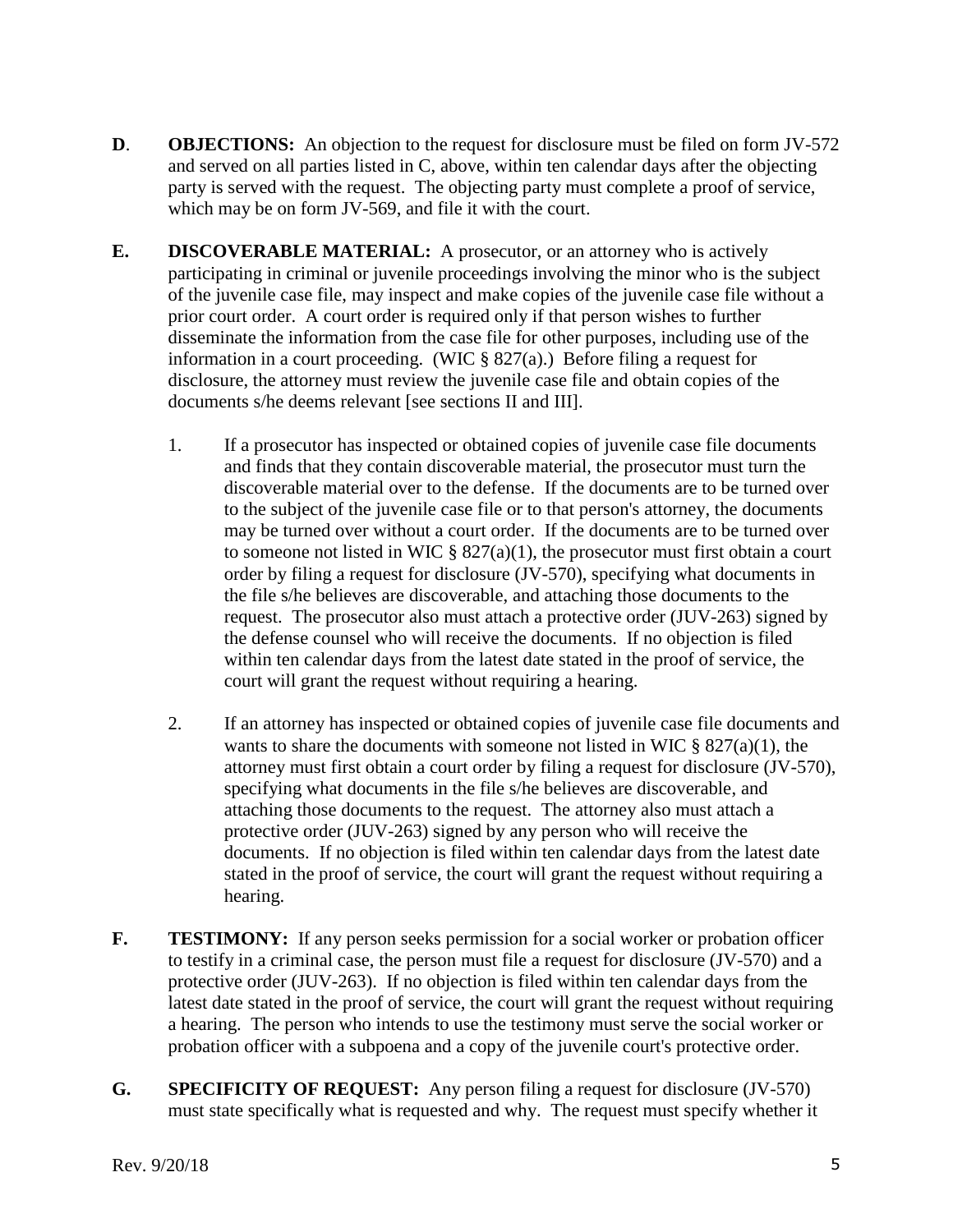seeks court records, HHSA records, Probation records, or some specified combination of records. It also must specify what documents or what types of documents or information are sought. HHSA and/or the Probation Department need to know whether to send their file to the court for review, and the judge reviewing the file needs to know what to look for. Simply stating, "I would like documents helpful to my client in his defense," or failing to provide adequate guidance to the court for review, will result in a denial for lack of specificity.

- **H. RESOLUTION OF CASE:** If the related case settles and the documents are no longer needed, the petitioner must promptly notify the juvenile court at (858) 634-1548 and withdraw the request for disclosure.
- **I. SEALED RECORDS:** Sealed records may be accessed only as provided by law. (See S.V. v. Superior Court (2017) 13 Cal.App.5th 1174.) If the petitioner is not legally entitled to access a sealed record, the request for disclosure will be denied.
- **J. CROSS-DESIGNATION:** A request for disclosure of a juvenile case file may be heard and decided only by a judge of the juvenile court. (WIC  $\S 827(a)(1)(Q)$ .) In a special case, a judge in another division of the court may be designated a juvenile court judge for the purpose of hearing and deciding a request for disclosure. This will be done only if the judge to be cross-designated is in a better position to do the balancing test provided in CRC 5.552(d)(4) and has been trained on how to handle such a petition.
- **K. DE FACTO PARENTS:** A de facto parent's request for disclosure of court records will be handled by the judge in the home department for the underlying dependency case and must be filed in the business office for the court where the dependency case is located. Item 1 on the JV-570 must clearly state "de facto parent" for the relationship to the child. A de facto parent's request for disclosure of HHSA records will be handled by the judge assigned to hear WIC § 827 petitions for disclosure and must be filed in the Meadow Lark business office. A request for disclosure of both court records and HHSA records must be filed in the Meadow Lark business office.
- **L. SUPPLEMENTAL REQUESTS:** After an initial request for disclosure has been granted, any supplemental request for disclosure may be filed on the SDSC JUV-276 form. Notice must be given to all parties, just as it would be for an initial request for disclosure, and a completed JV-569 (proof of service) must accompany the JUV-276. The party filing the supplemental request for disclosure may request a waiver of the tenday notice requirement upon a showing of good cause.

#### **V. DOCUMENTS FOR FAMILY LAW AND PROBATE PROCEEDINGS**

The persons specified in WIC  $\S 827.10(a)(1)$ -(6) may inspect and receive copies of HHSA files and records relating to a child who is the subject of a family law or a probate guardianship case involving custody or visitation issues, or both, if the person seeking the records is actively participating in the family law or probate case. Requests for these records should be submitted to: